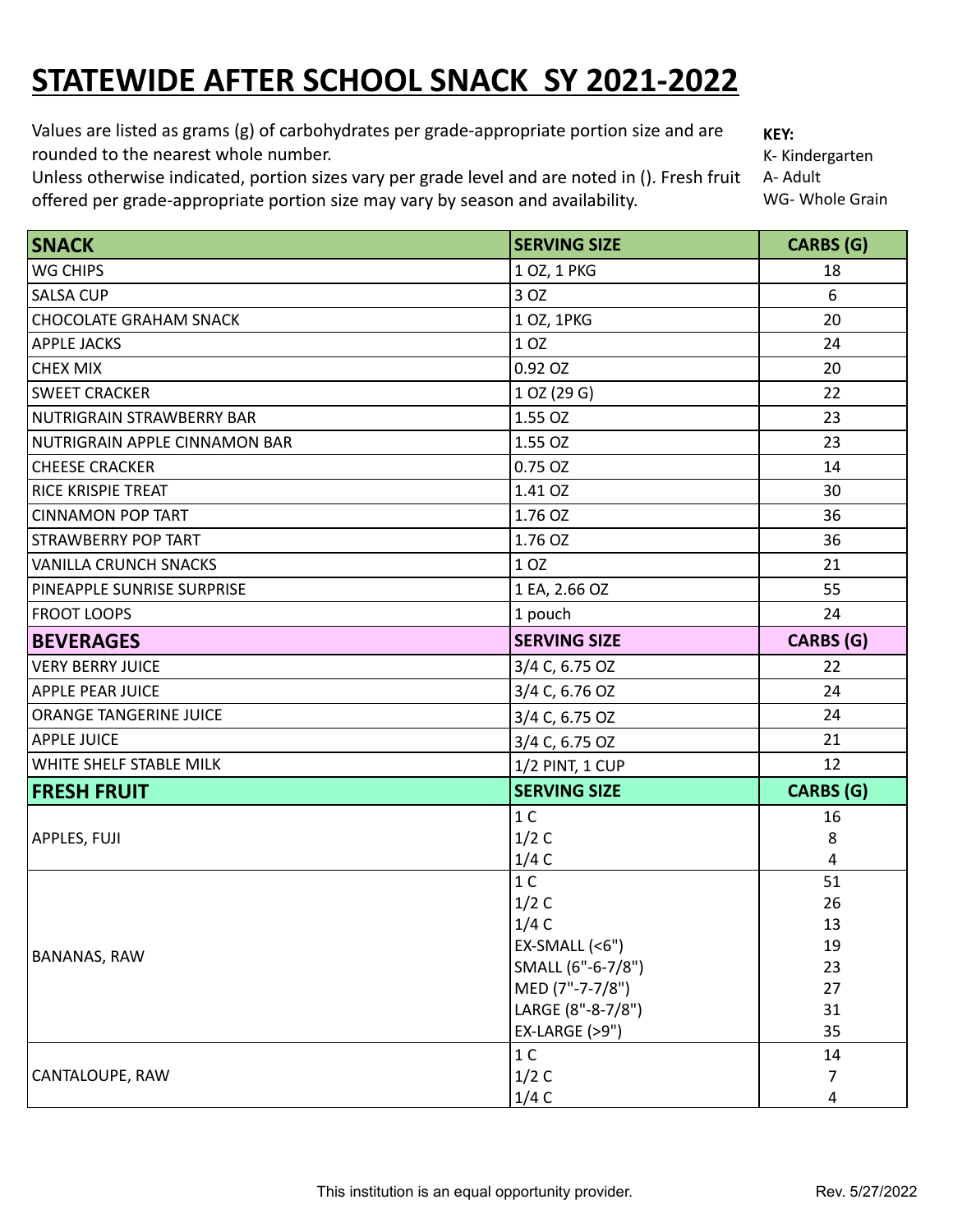|                                                                                                                                     | 1 <sup>C</sup>      | 16               |
|-------------------------------------------------------------------------------------------------------------------------------------|---------------------|------------------|
| HONEYDEW MELON, RAW                                                                                                                 | 1/2C                | 8                |
|                                                                                                                                     | 1/4C                | 4                |
|                                                                                                                                     | 1 <sup>C</sup>      | 27               |
| <b>GRAPES, RED OR GREEN SEEDLESS, RAW</b>                                                                                           | 1/2C                | 14               |
| ORANGES, RAW, ALL COMMERCIAL VARIETIES                                                                                              | 1/4C                | $\overline{7}$   |
|                                                                                                                                     | 1 <sup>C</sup>      | 21               |
|                                                                                                                                     | 1/2C                | 11               |
| PAPAYAS, RAW                                                                                                                        | 1/4C                | 5                |
|                                                                                                                                     | 1 <sup>C</sup>      | 16               |
|                                                                                                                                     | 1/2C                | 8                |
|                                                                                                                                     | 1/4C                | 4                |
|                                                                                                                                     | 1 <sup>C</sup>      | 21               |
| PEARS, RAW                                                                                                                          | 1/2C                | 11               |
|                                                                                                                                     | 1/4C                | 5                |
|                                                                                                                                     | 1 <sup>C</sup>      | 37               |
| PERSIMMONS, JAPANESE, RAW                                                                                                           | 1/2C                | 19               |
| <b>PINEAPPLE, RAW, ALL VARIETIES</b>                                                                                                | 1/4C                | 9                |
|                                                                                                                                     | 1 <sup>C</sup>      | 22               |
|                                                                                                                                     | 1/2C                | 11               |
| STRAWBERRIES, RAW                                                                                                                   | 1/4C                | 6                |
|                                                                                                                                     | 1 <sup>C</sup>      | 12               |
|                                                                                                                                     | 1/2C                | $\boldsymbol{6}$ |
| TANGERINES, RAW                                                                                                                     | 1/4C                | 3                |
|                                                                                                                                     | 1 <sup>C</sup>      | 26               |
|                                                                                                                                     | 1/2C                | 13               |
|                                                                                                                                     | 1/4C                | $\overline{7}$   |
|                                                                                                                                     | SMALL (2-1/4"DIA)   | 10               |
|                                                                                                                                     | MED (2-1/2"DIA)     | 12               |
| <b>WATERMELON, RAW</b>                                                                                                              | LARGE (2-3/4" DIA)  | 16               |
|                                                                                                                                     | 1 <sup>C</sup>      | 12               |
|                                                                                                                                     | 1/2C                | 6                |
|                                                                                                                                     | 1/4C                | 3                |
| <b>MILK</b>                                                                                                                         | <b>SERVING SIZE</b> | <b>CARBS</b> (G) |
| MILK, WHITE, 1%, LOW FAT                                                                                                            | 1/2 PT, 8 OZ        | 13               |
| MILK, CHOCOLATE, NONFAT SKIM                                                                                                        | 1/2 PT, 8 OZ        | 22               |
| Nutrient values are estimates only. Variations may occur due to product availability and food preparation. Nutrient levels may vary |                     |                  |
| $ $ based on methods of preparation, origin, and freshness of ingredients, etc. While we do our best to ensure accuracy, we make no |                     |                  |

preparation, origin, and freshness of ingredients, etc. While we do our best to ensure accuracy, representation or warranty regarding the information contained in this document. Although we are providing nutritional information for our menus, the information in this document is for informational purposes only. No information, services or materials offered shall be construed as or understood to be medical advice or care.